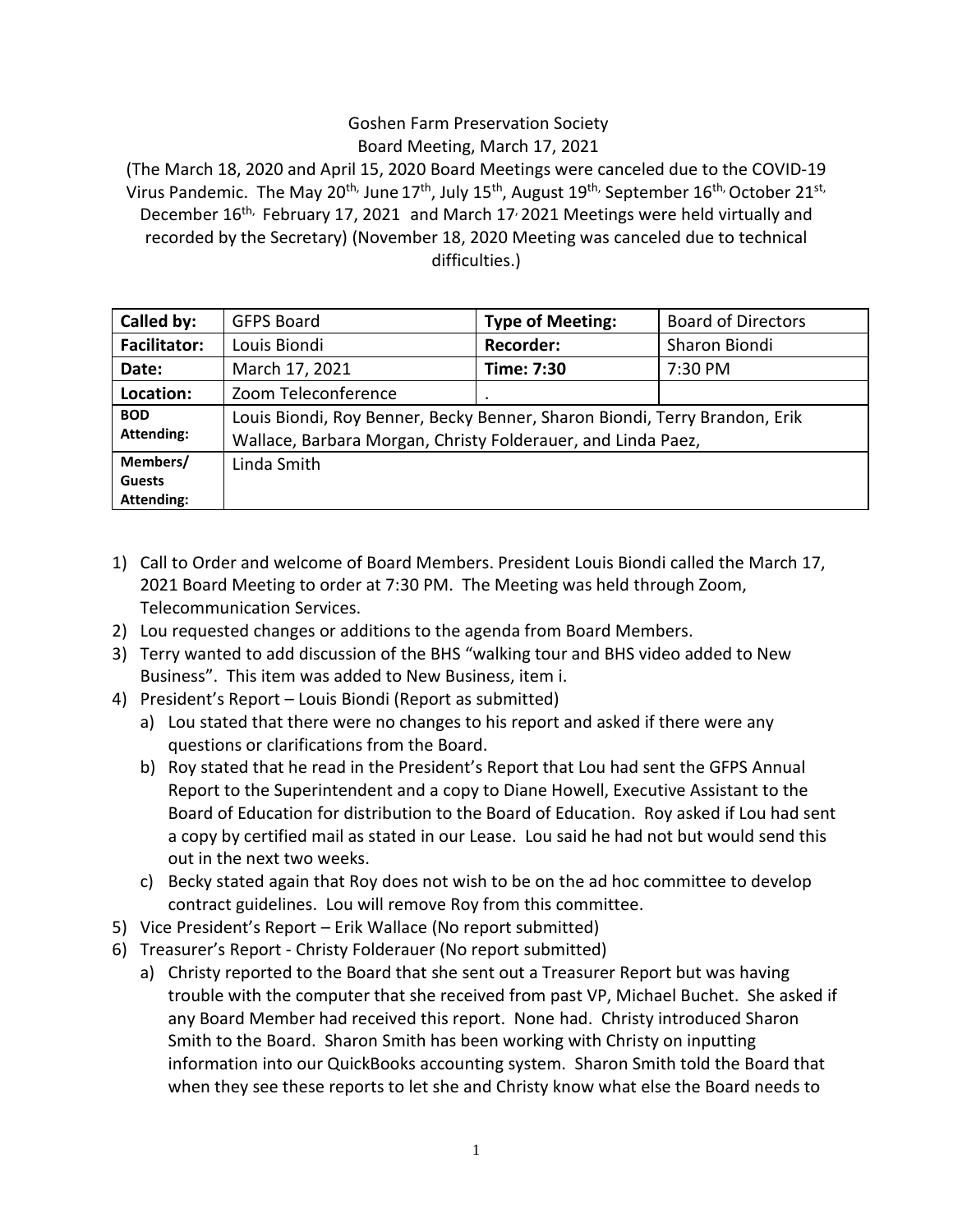see in these reports. Sharon Biondi suggested that it would be helpful if Sharon Smith and Christy were sent a full set from a previous Treasurer Report as a guide. Secretary Biondi will send this report. (**Action Item: 438-03-21)** Sharon stated that the Board does not have complete Financial Reports for all of 2020 with the exception of October 31, 2020. Sharon asked if Christy and Sharon Smith were going to generate full reports for those eleven months. Sharon Smith stated that the data has been put into the accounting system. Once they have an example of a full Financial Report, they will be able to generate full reports for those months.

- b) As regards last month's discussion about Christy applying for a credit or debit card for easier (and timely) payment of recurring bills, Christy stated that with a debit card, the information from First National Bank (FNB) would include this activity on the monthly bank statement. Sharon also suggested using "the Journal" in QuickBooks. "The Journal gives you a monthly report in chronological order of every transaction". Christy will work with Sharon Smith to find a new accounting firm in the next 30 days.
- c) There was discussion regarding **QuickBooks** tracking of Restricted Funds in the Savings Account. This will be listed in the "Equity Account" with subaccounts in the new Treasurer's Report. Sharon Smith recommended that we "table" this part of the discussion until we meet as a Board to discuss the first Financial Report. (Reminder for the Board on previous categories of accounts in **Savings**: QuickBooks will track the following accounts in savings: **Unrestricted, Permanently Restricted funds (not used at this time), Temporary Restricted Funds – Farm House Windows, Gravely Tractor Mower purchase which has sub accounts for Individual Donations and Financing, and House Underpinnings Grant Project Funds which has sub accounts for Grant Monies, Board Allocated and Private Donations)**.
	- i) Discussion ensued regarding GFPS filing State and Federal Tax Returns. Christy and Sharon Smith will do the taxes. Sharon Smith asked if we brought in more than \$50,000 per year. Sharon Biondi stated that we have not to date. Sharon Smith stated that GFPS only needs to send the electronic post card Form 990-N by May 15, 2021. They also need to file Maryland Property Taxes and Annual Report by July 15, 2021.
	- ii) Becky stated that the CSC Garden Club (a 501c3) files an annual update of Registration Form (COR-92) which is due in April 2021 and Form 990-N must accompany this filing. Also required is a completed Form COF-85, Annual Financial Report for Charities.
	- iii) Sharon reminded Christy that while the State of Maryland does not send out a reminder, GFPS has to pay Maryland sales tax for GFPS items sold over a six-month period. The last report should have been completed in June 2020 (by Linda Beck or Michael Buchet) and the next payment was due in January, 2021. Another report is due in June, 2021.
	- iv) After we receive updated Financial Reports, Lou will schedule a separate meeting for the Board to discuss the Financial Reports and approve if in agreement. Lou stated that there will be a date deadline for questions to be submitted to the Treasurer. **(Action Item: 430-02-21)**
- 7) Review/Approval of Minutes February 17, 2021 Board Meeting Minutes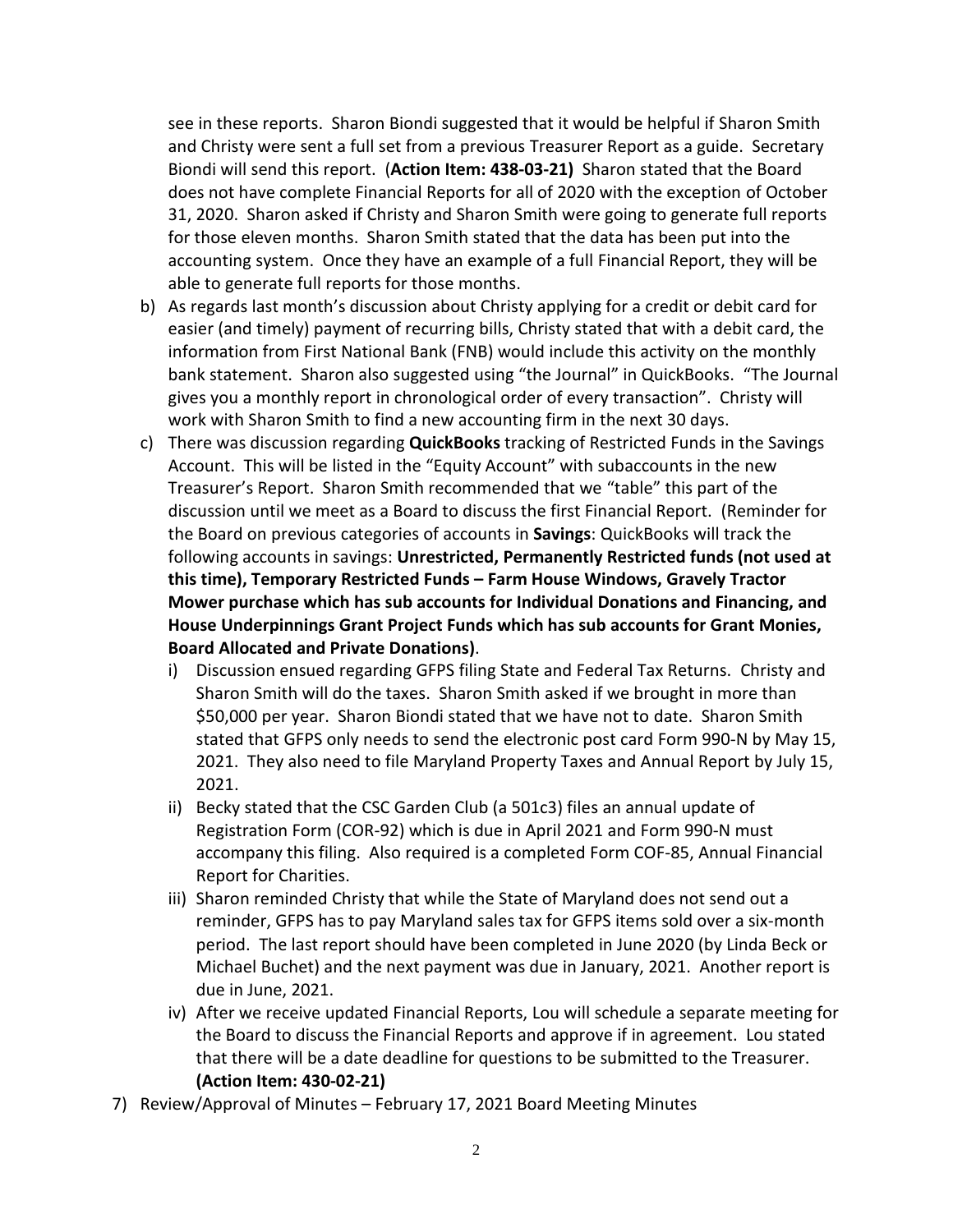- a) Becky made a motion to approve the February 17, 2021 Minutes. Terry seconded. The motion to approve the Minutes with corrections carried.
- 8) Committee Reports
	- a) Building & Maintenance (Vacant)
	- b) Communications Barbara Morgan (Report as submitted)
		- i) Barbara reported that she sold 57 Kayak Raffle tickets. This was from the MailChimp blast. Barb asked if the check from Hague Quality Water for \$250.00 towards purchase of the Kayaks had come in. Lou stated that it had. He deposited the check and sent Christy a copy of the check and deposit slip.
		- ii) Barbara also stated that she had set up the Sign-up Genius for Roy's Work Day at the Farm on April 10<sup>th</sup>. This will be sent out on March 23<sup>rd</sup>.
		- iii) Last, Barbara would like Board Members to call her to make arrangements for picking up their 10 raffle tickets.
	- c) Education Committee Terry Brandon (Report as submitted)
		- i) Terry commented on a few things that were not in his report.
			- (1) Terry feels that the BHS teachers are trying to get to some of the projects moving that they have agreed on but that they are overwhelmed with day-today planning for their virtual learning classes. He will discuss some of these projects under New Business, i.
			- (2) Though his Committee has good communications with the teachers with whom they currently work, the teachers currently are quite stressed with trying to figure out how classes are going to work (in person and remotely). Terry stated that they have been "quiet" for the last several months. He continues to research other local educational institutions to broaden our and their opportunities to work with Goshen Farm.
			- (3) He received a request to host (provide a venue)a week-long summer camp from the Broadneck Baptist Church near Graul's. We have also received a request from St. Andrews By the Bay Church to again host (provide a venue) their Summer Madness Camp as we have in the past.
	- d) Events Erik Wallace (Report as submitted)
		- i) Erik reported that Java and Jazz/ Tea and Tunes scheduled for Sunday, March 14 was cancelled. Erik asked the Board if they had seen Governor Hogan's update on COVID 19 Policy. He saw that the number of guests for "Social Clubs" was different than regular organizations. Various Board Members do not believe that GFPS is a Social Club. As relates to Spring Open House on April 24, 2021, Erik has a potential way to do this virtually through Facebook Live Stream. He will work with Barbara on this. Erik has a proposal for this idea, and he will email the Board updates on this. More discussion ensued regarding specifics. Becky said that she attended a Small Museum Association Conference Webinar, and they gave specific suggestions for recording Facebook Live Stream videos. Becky will send this information to Erik.
	- e) Financial Development Lou Biondi (Report as submitted)
		- i) Lou reported that he had nothing to add to his report.
	- f) Garden Bob Nestruck (Report as submitted)
	- g) Grounds Roy Benner (Report as submitted)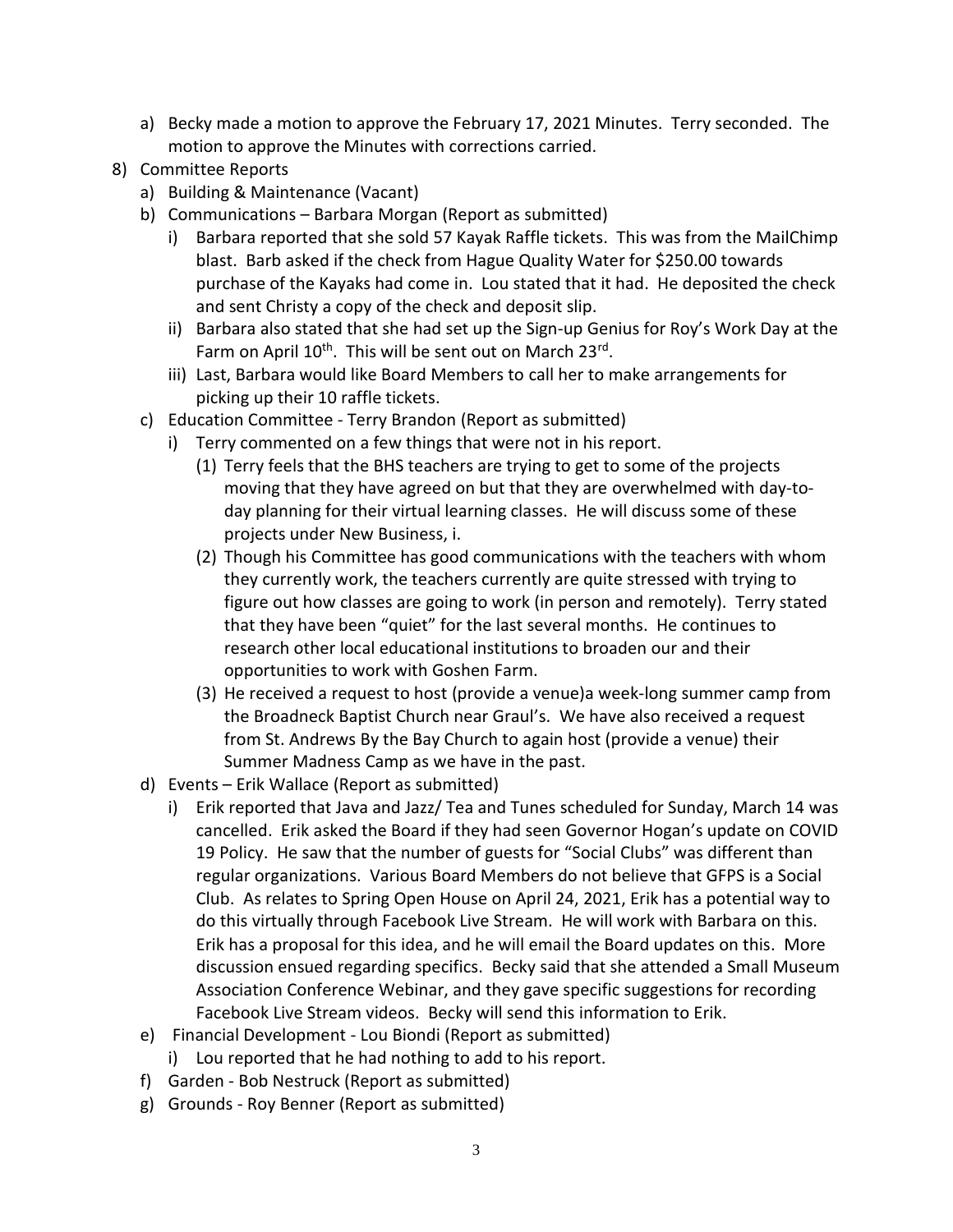- i) Roy reported that he did install the Wi-Fi extender on the Farm House southern chimney but as of today it had not been hooked up to the system. Roy also reported that when he began taking the picnic tables apart to repair them, he discovered that they were in worse condition than he previously observed. He completely rebuilt two of the tables. He will reconsider rebuilding all of them as this might not be fiscally or labor time efficient. Roy redid the Sharing Garden Map.
- ii) Linda Paez told Roy that she had sent him an email with the names of the two Watershed Stewards who want to meet with Roy to talk about the problem with the driveway water run-off. Roy stated that he sent Linda a response to her email yesterday.
- iii) Economy Pest Control will return on April  $5<sup>th</sup>$  to evaluate the success of the bait stations for rodent control.
- h) History & Research Scott Powers (No report submitted)
- i) Membership -Becky Benner (Report as submitted)
	- i) Terry asked Becky what type of Membership we could offer the Broadneck Baptist Church in order for them to hold a summer camp at Goshen Farm. Becky stated that as we only have two types of Membership, Household and Individual – it would require a by-law change to add a new type of Membership. Lou stated that GFPS would also need to check with Selective Insurance to see how the liability issue would be handled. At this time, any church that would like to hold a camp would have to be co-insured to protect GFPS **or** several adults involved in the camp could become Members.
	- ii) Becky was pleased to report that we have 168 Membership units as of March 17, 2021.
- 9) Review of Action Items and Recurring Action Items
	- a) (**Action Item 303-01-20)** was discussed and deemed completed**.** Christy has a form that is working. **(Action Item: 404-08-20)** was completed**.** Three more sections of (**Action Item 405-08-20)** were completed. **(Action Item: 410-09-20)** was deemed OBE. As relates to **(Action Item:426-12-20),** part of the action was completed**.** Action Items **(427-12-20), (433-02-21)** and **(434-02-21)** were completed.
	- b) A new action, **(Action Item:439-03-21)** will be added regarding people who come to the Farm such as dog walkers, home schoolers, etc. who may or may not be Members. This issue and how to handle it will have to be addressed. Lou will write up a half page summary handout that will convey what GFPS is trying to do. **(Action Item: 440:03-21)**
- 10) On-going Business
	- a) Lou reminded the Board that contracts for services not included in the budget must be approved by the Board in advance. While the approval to pay Economy Pest Control for the work on rat control at the Hoop House and Servant's Quarters was passed at the March Board Meeting, it was an *ex post facto* approval*.*
	- b) Lou asked the Board at what level do we need to have three competitive bids. He is researching a contract with Economy Pest Control. It was decided to table a decision, research prior policy and address this at the April Board Meeting.
	- c) Becky made a motion to table indefinitely the discussion on the "Temporary Policy for Money Movement and Distribution". Erik seconded. As this policy had already been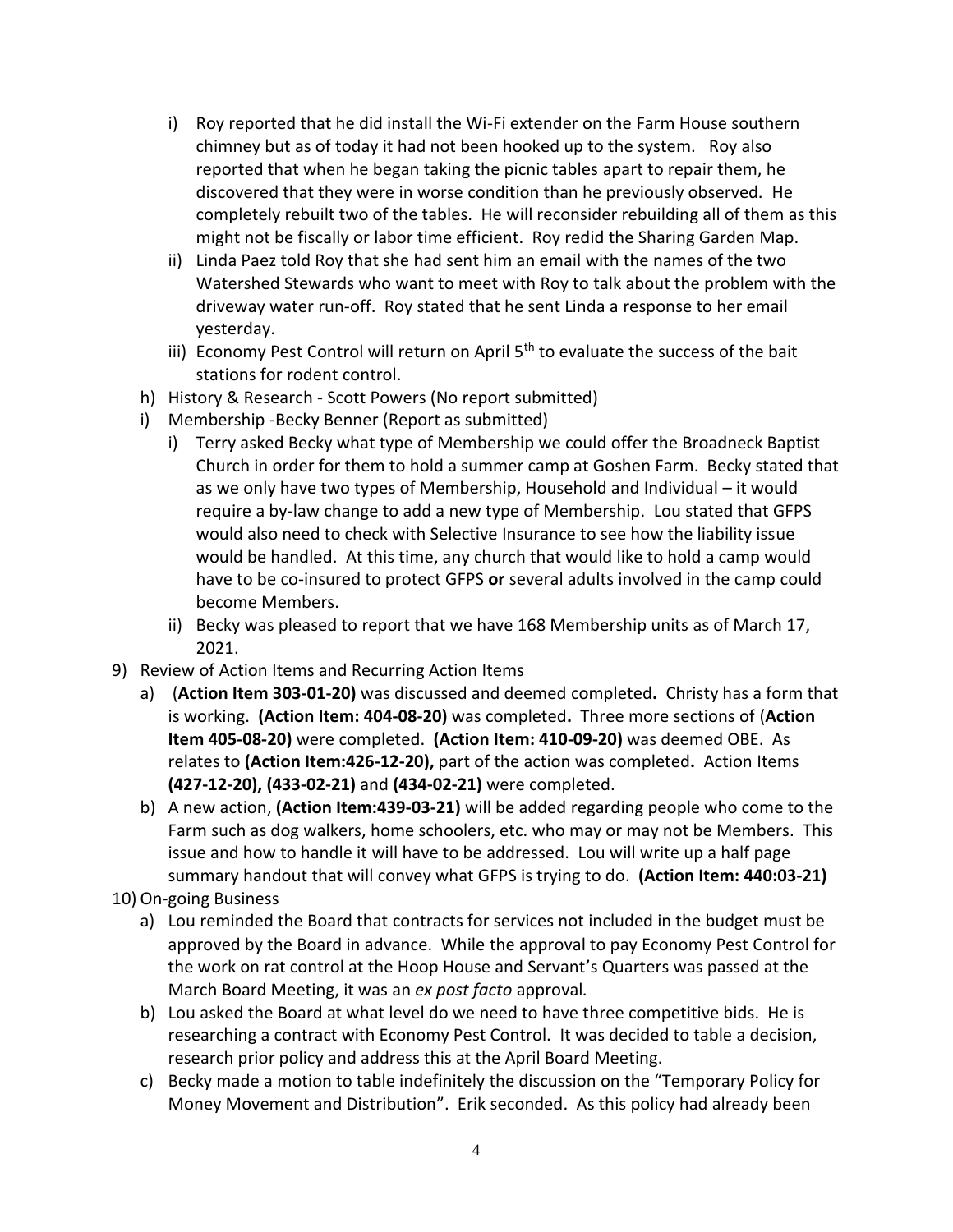approved at the October 21, 2020 Board Meeting, Becky withdrew her motion. Erik seconded. Becky made a new motion to terminate the "Temporary Policy for Money Movement and Distribution" as it has served its purpose. Erik Seconded. The motion carried.

- d) Lou asked Christy if she and/or Sharon Smith had found an accountant to file our 2020 taxes. Christy replied that they had several accountants they were talking to and should know by next week.
- e) Lou is still working on setting up a virtual meeting to discuss developing our policy on cancellation of contract and language to be included in future contracts, including verbal contracts. Ad Hoc members are Lou, Becky, and Erik with input from Dirk Schwenk and the Board.
- f) We have a Current Policy regarding COVID-19 protocols for GFPS Members on the Goshen Farm property. The Policy is on our GFPS website and posted on the bulletin boards at the Farm.
- g) Lou has completed the fillable Policy and Application Form that Becky developed regarding students performing Service Learning at Goshen Farm to include Scout Troop and Eagle Scout Projects, students (AACC, AACPS, private schools, etc.) working on volunteer projects at Goshen Farm (outside of school-sponsored programs or fieldtrips).
- h) Treasurer's ability to "log on" to our FNB account.
	- i) Christy reported that this issue is still not resolved. She is waiting for a call back from FNB.
- i) Events Schedule for 2021 Changes due to COVID-19.
	- i) The Board discussed the upcoming event, Java & Jazz/ Tea & Tunes scheduled for March 14, 2021. The consensus was to cancel this event.
	- ii) Erik believes we can hold the Spring Open House virtually. The Board agreed that if the technical issues can be worked out that it will be held on April 24, 2021. He and Barbara will work together on this and keep the Board informed by email.
	- iii) Lou reported that Dona Duran from Broadneck Grill has offered to do a fundraiser for GFPS. Lou shared the various options presented by Dona Duran. Lou asked for a sense of the Board on doing this fundraiser through "carry out" dinners. The Board agreed this was the safest option. He will get back to Dona Duran, let her know our decision and get a date. He will let the Board know the date.

## 11) New Business

- a) Lou asked for a motion for the approval of GFPS matching funds for the Maryland Heritage Area Authority (MHAA) Capital Grant. Terry stated that with in-kind labor cost from volunteers that GFPS will need about \$3,100.00 in matching funds. Becky moved that the Board Members agree, approve \$3,200.00 in matching funds and two Board Members will sign the MHAA Grant Award Document for the MHAA Capital Grant. Terry seconded. The motion carried.
- b) Discussion occurred regarding support for the sale of Ann Brice Worthington's Book at Goshen Farm Events.
	- i) Lou asked for a "sense of the Board". If Ann produces and publishes a book that the Board finds suitable and reflects well on Goshen Farm and offers the proceeds of the sale to Goshen Farm, would we agree to make it available to sell at our events and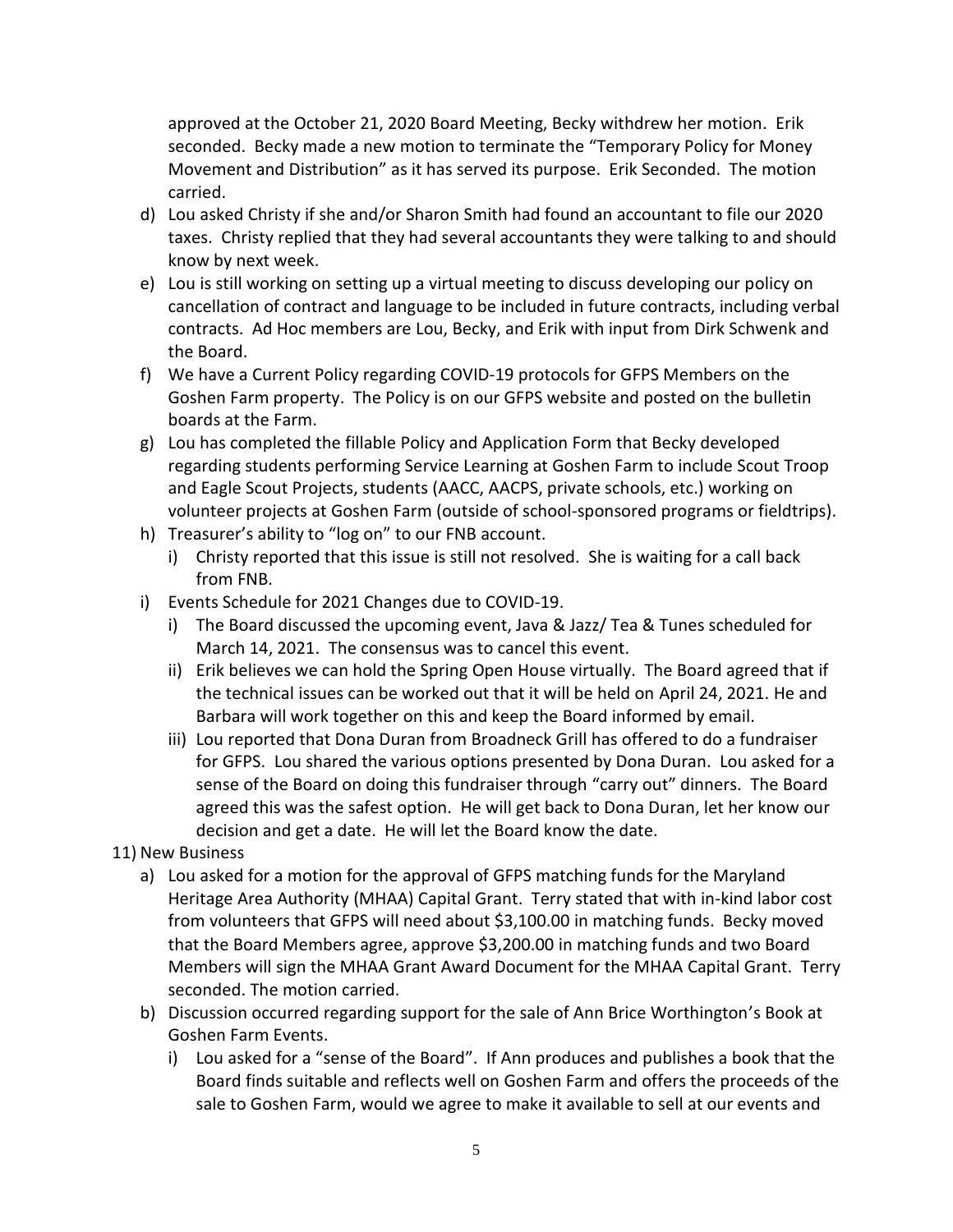endorse it? Terry asked Barbara, who is editing the book, if it is a good book. It covers right after the turn of the century to the early 1940's. Barbara stated that she has learned so much about the Broadneck Peninsula, the families that lived here and has enjoyed what she has read to date. The "sense of the Board" is "Yes". Lou will get back to Ann Brice Worthington to let her know what the Board has agreed to support based on the final proof before printing. We do not know the details regarding the book sales. The final agreement will be in writing.

- ii) As an aside, Terry brought up the fact that we have only three copies of Barbara Morgan's book about the history of Goshen Farm. Barbara hopes to write a new version of her book in the future but until then it would be good to have more copies of the original book printed. Sharon asked Terry if his church would be willing to print more copies of this book. He will investigate this.
- c) Lou asked if the Board would allow the Communications Chair to send the Quarterly Newsletter to the Superintendent and COO of AACPS, the members of the AACPS Board of Education and select elected officials. The consensus from the Board is that we should. This would be done through email possibly designated as "courtesy list". Barbara said she would do this.
- d) Lou asked the Board how to proceed to support the expansion of the Four Rivers Heritage Area (4RHA).
	- i) Lou reported on his communication with Carol Benson, Four Rivers Heritage Area (4RHA) asking her what support GFPS should provide for inclusion in the expansion hearing. Carol Benson's email reply stated that the 4RHA knew Goshen Farm was for the inclusion. Lou explained to the Board that he meant that GFPS could request letters of support from local businesses that have assisted GFPS over the years and that would benefit from increased visitation to Goshen Farm. Lou sent an email regarding these letters to Carol Benson but received no response. Discussion ensued. Terry and Becky have worked with 4RHA and feel that this hearing predominantly involved professionals who attend and speak to the expansion. This upcoming hearing is not really a "public" forum. The Board agreed that several Board Members will attend but not participate.
- e) Docent Educational Program at Goshen Farm
	- i) Terry was asked to discuss his idea for a Docent Education Program using mainly High School students. This would require the students to learn about the history of Goshen Farm and the various points of interest at the Farm in order to give a scripted tour of the Farm to visitors. This program would need the assistance of several knowledgeable adult GFPS Members. Terry has spoken to historic sites that use docents to understand what is involved.
	- ii) Terry would also like to research partnerships with the public library and historic sites such as Spriggs Farm and Hancock's Resolution. Several local churches such as Asbury Broadneck United Methodist Church and St. Margaret's Episcopal Church have done extensive historical research and might be interested in a partnership. Possibilities are providing Speakers for events (including the public libraries) and sharing Open House events where guests travel to several historic locations on a given day.